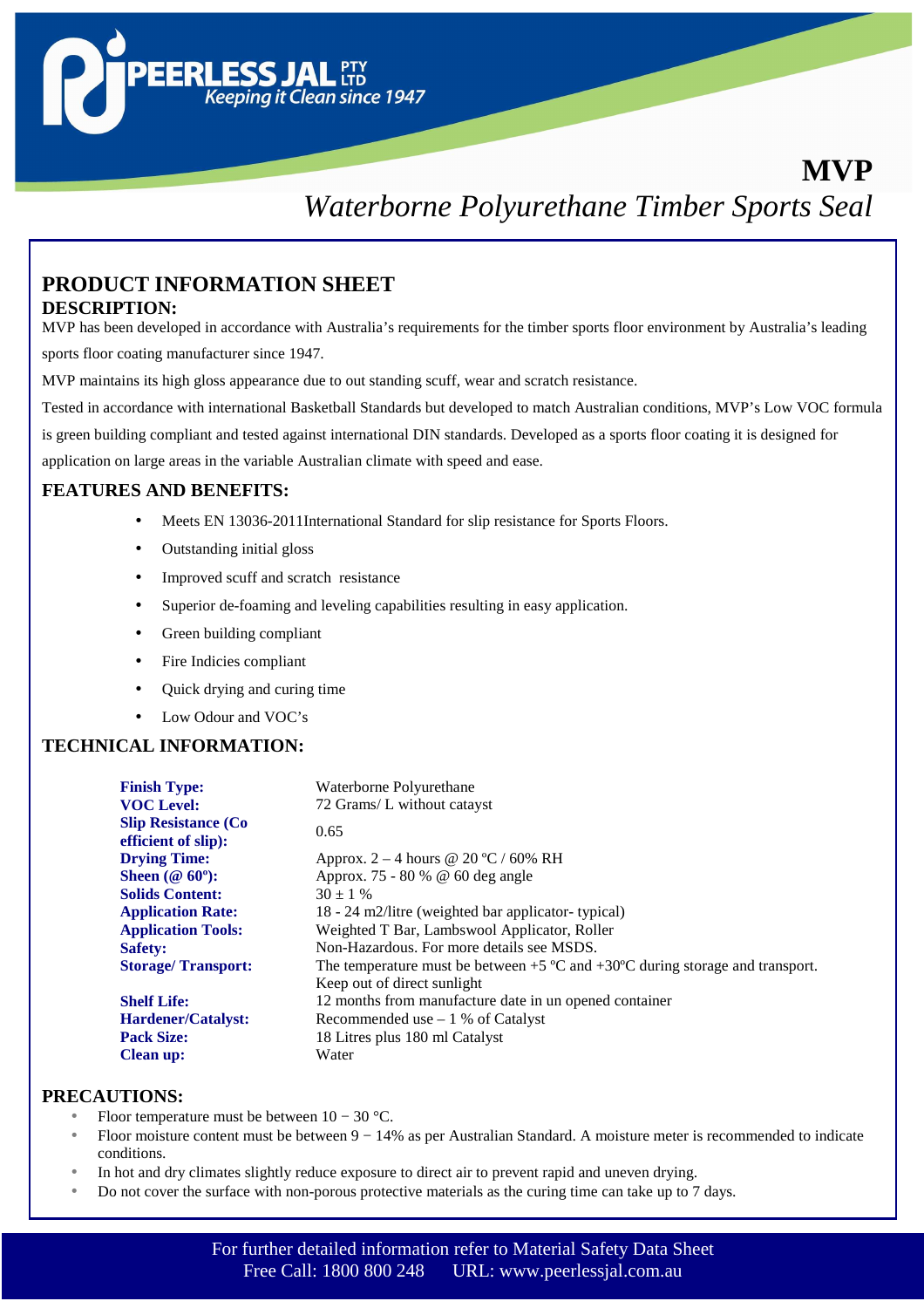

## **DIRECTIONS FOR USE:**

Add CATALYST. The catalyst provides enhanced chemical and abrasion resistance properties. Add 1% of Catalyst to MVP drum and mix continuously for 5−10 minutes. Use up all MVP after catalyst addition. MVP has a working life of 8 hours once catalysed. Never re-use catalysed product.

#### **Do not catalyze primer coat.**

Reference is made to the Australian Standard Code AS 4786.2-2005: Timber Flooring – Sanding and Finishing.

## **NEW OR FRESHLY SANDED TIMBER FLOORS:**

Sand timber floor to a fine finish using accepted procedures. Machine sand the surface to remove old treatments and impurities in the wood. Use a coarse sanding paper and sand the floor to an even and smooth finish. Make a second cut with 100−120 grit sand paper and then fine sand with 120−150 grit sand paper. This finishing will reduce the amount of grain raise. Vacuum thoroughly and tack the floor with a cloth moistened with water dampened cloth before applying MVP.

Do not forget to remove dust from skirting, windowsills, radiators and other exposed areas.

## **APPLICATION OF PRIMER/SEALER**

Apply MVP with a lambswool applicator, roller or weighted bar applicator.

- Ensure an even coating is obtained without puddles and misses.
- Provide adequate ventilation during application and work away from the sealed surface.
- Care should be taken that no applicator marks are left in the finish and a uniform level of timber saturation is achieved to avoid colour variation.

Note: When working with tannin prone timbers use PEERLESS JAL FAST DRY PENETRATING SEAL as primer coat or complete own test area. Refer to product information sheet for application instructions.

Note: Leave a minimum of 72 hours before commencing application of PEERLESS JAL

MVP if FAST DRY PENTERTRATING SEAL or DUAL COAT has been used as a primer coat.

#### **CUT BACK OF WOOD FIBRE:**

Application of a sealer may raise the grain of the timber creating a rough surface which needs to be smoothed. Lightly sand the primer coat with a worn 150 grit screen disc. Pass quickly over the surface to avoid burnishing. Vacuum thoroughly and tack the floor with a cloth moistened with water.

# **APPLICATION OF FINISH:**

#### **MVP FINISHING COAT**

- Allow sufficient time for primer/sealer to dry before finish application.
- All timber surfaces should be clean and properly prepared.
- All application tools must be clean and free of contamination.
- Cut in edges using a paint brush or paint pad.
- Apply coat of MVP at the recommended rate.
- Smooth the seal in line with the timber grain and lay of the floor.
- Ensure an even coating is obtained without puddles and misses.
- Apply second and subsequent coats.

#### **DRYING TIME OF FINISH**

Allow the first coat to dry for 2−4 hours. Second and subsequent coats will take longer to dry, up to 4 hours. Drying time of MVP depends on the environmental conditions of the area such as humidity, air−flow and temperature. Allow floor to dry and cure overnight before opening to light traffic. Do not cover the surface with non-porous protective materials as the curing time can take up to 7 days.

#### **INTERCOAT ABRASION**

Abrading between coats of MVP is not required for adhesion unless more than 24 hours have elapsed or any grain raise is still evident, in which case, lightly cut the surface back with a 150 grit screen disc. However, for the smoothest floor results free of impediments, lightly abrade prior to the final finish coat with a denibbing pad.

Always vacuum thoroughly and tack the floor with a water-dampened cloth after abrading